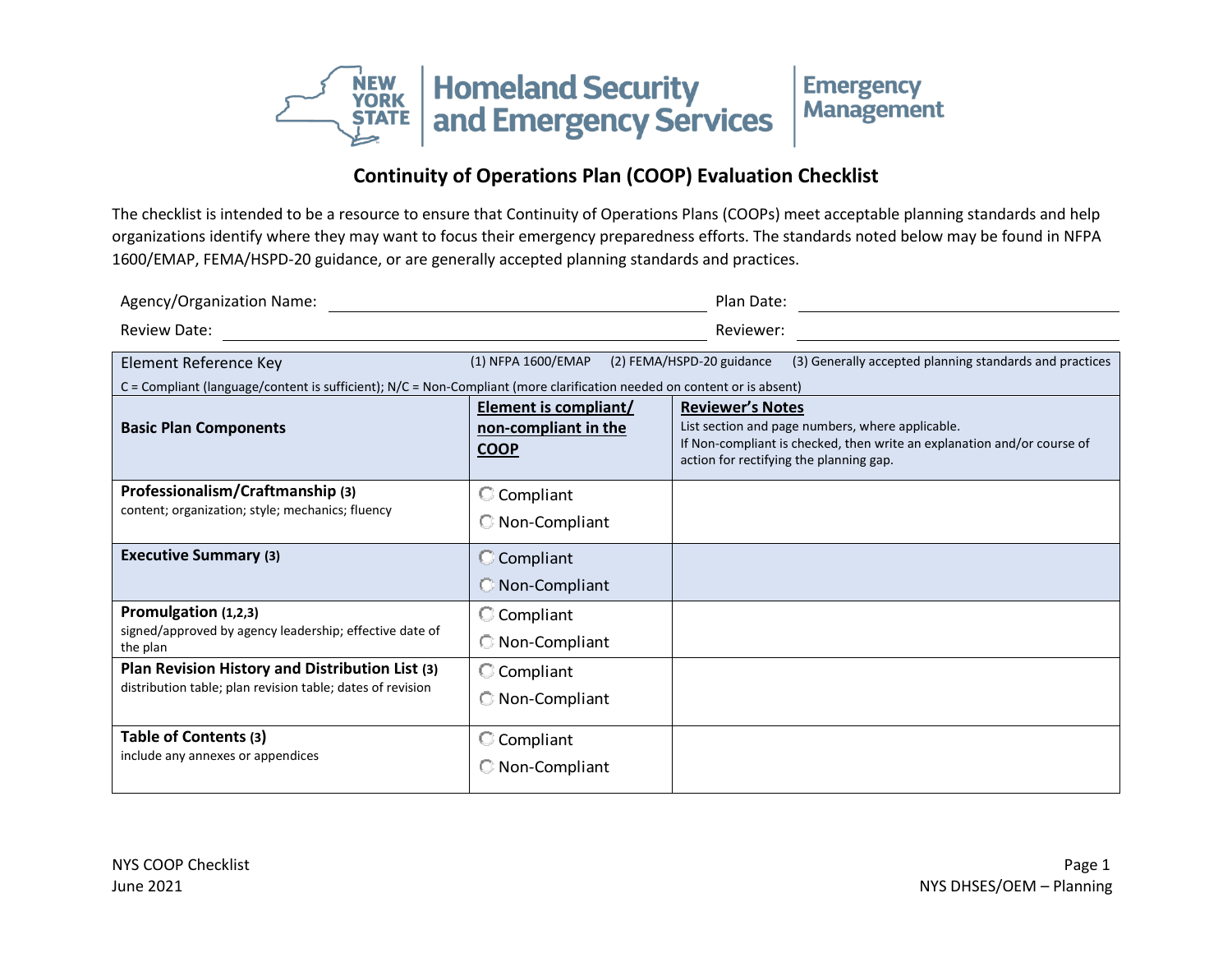| <b>Executive Summary/Policy (1,2,3)</b><br>address the agency's policy regarding continuity of<br>operations                                                                                                                                                                                                                                                                                                            | C Compliant<br>Non-Compliant |  |
|-------------------------------------------------------------------------------------------------------------------------------------------------------------------------------------------------------------------------------------------------------------------------------------------------------------------------------------------------------------------------------------------------------------------------|------------------------------|--|
| Comprehensive Approach (1,3)<br>include an all-hazards approach and all phases of the<br>emergency management cycle                                                                                                                                                                                                                                                                                                     | C Compliant<br>Non-Compliant |  |
| <b>Management Responsibilities and Authority</b><br>(1,2,3)<br>provide definitions of responsibilities of management;<br>outline basic strategies/emergency management<br>responsibilities of each agency/section; delegation of<br>decision-making authority and limitations                                                                                                                                           | C Compliant<br>Non-Compliant |  |
| <b>Section I: General Considerations and Planning</b><br><b>Guidelines</b>                                                                                                                                                                                                                                                                                                                                              | C Compliant<br>Non-Compliant |  |
| Introduction (3)<br>brief overview of what information is included in the COOP;<br>definition of COOP; overview/background of what plan<br>encompasses; general statement of internal/external<br>impact of emergency/disaster on agency; overview of<br>efforts taken to minimize effects on day-to-day operations;<br>supporting documents reference; identification of how<br>plan is communicated within the agency | C Compliant<br>Non-Compliant |  |
| Purpose (1,3)<br>state the reason for developing the plan with the goal of<br>identifying and assessing/prioritizing MEFs; identify efforts<br>made to ensure continuous delivery/minimal interruption<br>to agency MEFs; identify and briefly discuss available<br>resources                                                                                                                                           | C Compliant<br>Non-Compliant |  |
| Scope (1,3) or Goals and Objectives (1)<br>identifies and explains what COOP does and does not apply<br>to; indicate what the plan is used for; identify relationship<br>with occupant emergency plan (OEP)                                                                                                                                                                                                             | C Compliant<br>Non-Compliant |  |
| Situation (1,3)<br>clearly describes a continuity environment within the<br>agency; identify and analyze potential scenarios from the<br>risk assessment                                                                                                                                                                                                                                                                | C Compliant<br>Non-Compliant |  |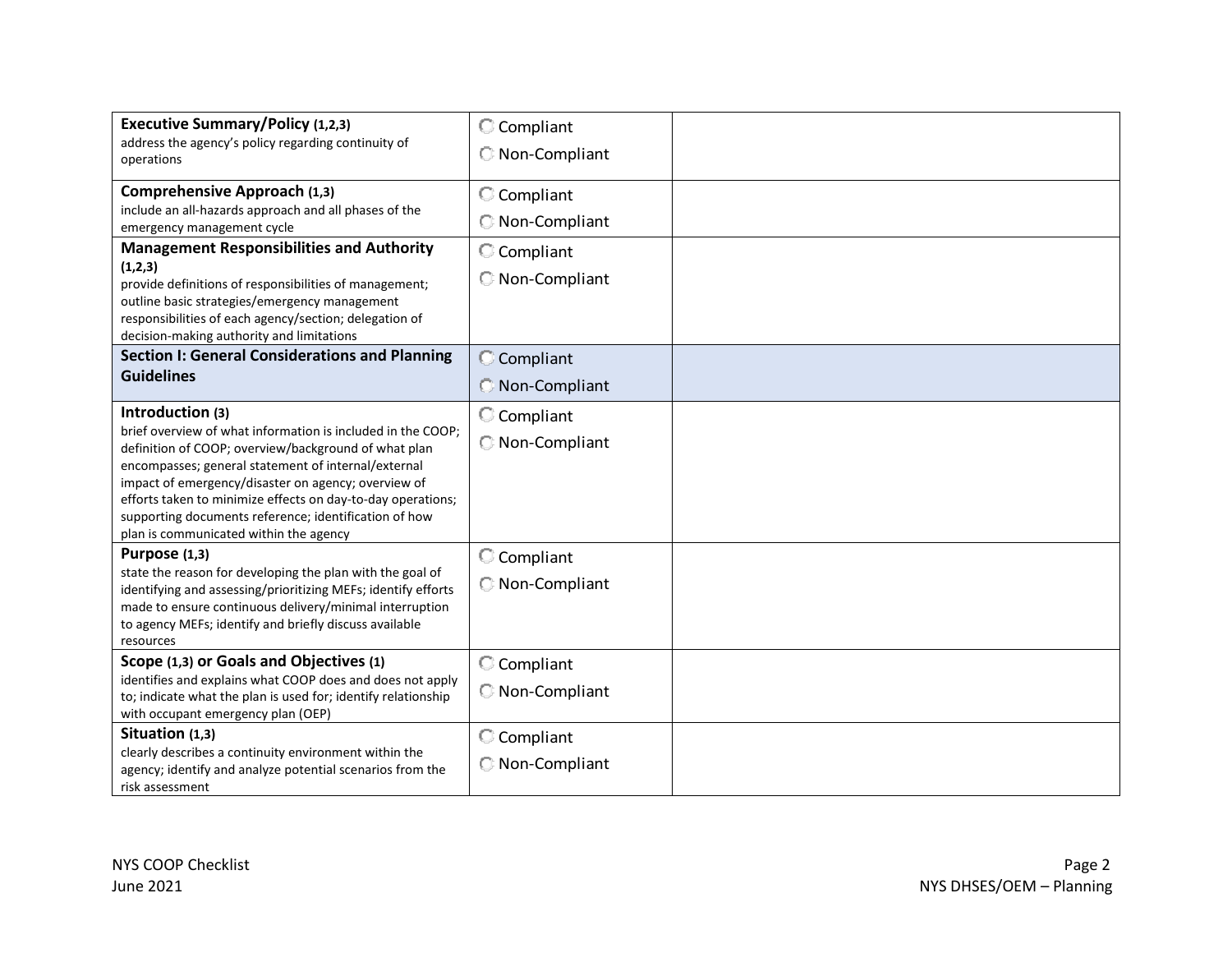| <b>Planning Assumptions (1,3)</b><br>outline the expectations used for the planning process<br>based on planning, research, and real-life events; what the<br>agency can expect to experience when entering the<br>continuity environment, expected impact and operational<br>challenges; identify operational adjustments; identify the<br>need to devolve and/or delegate functions; identify unique<br>needs of the agency and anticipated effects on<br>clients/stakeholders | C Compliant<br>Non-Compliant   |
|----------------------------------------------------------------------------------------------------------------------------------------------------------------------------------------------------------------------------------------------------------------------------------------------------------------------------------------------------------------------------------------------------------------------------------------------------------------------------------|--------------------------------|
| <b>Concept of Operations (1,3)</b><br>outline the anticipated sequence of events before, during,<br>and after the continuity environment; identify the role of<br>the Continuity Manager and the relationship to Crisis<br><b>Management Team</b>                                                                                                                                                                                                                                | C Compliant<br>C Non-Compliant |
| Authority (1,2,3)<br>outline of authority to undertake this planning effort                                                                                                                                                                                                                                                                                                                                                                                                      | C Compliant<br>Non-Compliant   |
| Plan Maintenance and Distribution (1,3)<br>reviewed and updated annually; identify by position the<br>responsible party; identify and document a schedule of<br>annual updates; identify the process for updating and<br>training to follow plan changes                                                                                                                                                                                                                         | C Compliant<br>Non-Compliant   |
| <b>Section II: Preparedness</b>                                                                                                                                                                                                                                                                                                                                                                                                                                                  | C Compliant<br>Non-Compliant   |
| Overview (3)<br>outline the measures taken to adequately manage risk,<br>increase resilience, and steps taken to ensure continuance<br>of essential functions                                                                                                                                                                                                                                                                                                                    | C Compliant<br>Non-Compliant   |
| <b>Continuity Plan / Continuity Program</b><br>Management (1,2,3)<br>provide a brief introduction to the program management;<br>roles and responsibilities of the Continuity Program<br>Manager (CPM, 1, 2, 3), Continuity Planning Team (CPT,<br>1,2,3), and Crisis Management Team (CMT, 3)                                                                                                                                                                                    | C Compliant<br>Non-Compliant   |
| Risk Assessment (1,2,3)<br>use a recognized methodology to assess, rank, and steps<br>taken to prevent/mitigate internal/external risks                                                                                                                                                                                                                                                                                                                                          | C Compliant<br>Non-Compliant   |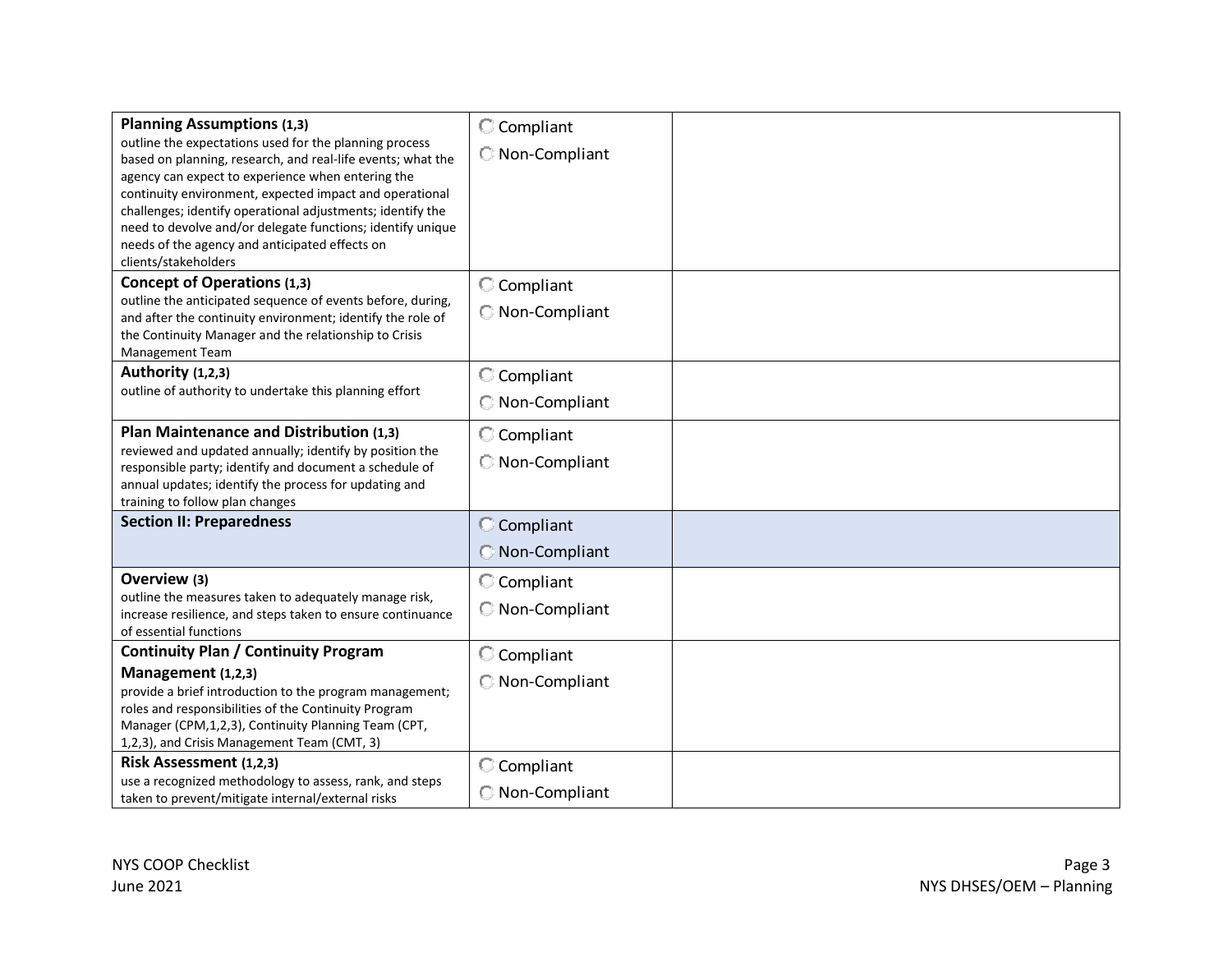| <b>Mission Essential Functions (MEFs) (1,2,3)</b>                                                      | C Compliant   |  |
|--------------------------------------------------------------------------------------------------------|---------------|--|
| identify the logic/process in assessing MEFs in order of<br>priority                                   | Non-Compliant |  |
| <b>Facility Overview (3)</b>                                                                           | C Compliant   |  |
| identify the agency's resilience from a facility perspective                                           | Non-Compliant |  |
| Alternate Facility (1,2,3)                                                                             | C Compliant   |  |
| organization has taken steps to identify potential work<br>site(s)                                     | Non-Compliant |  |
| <b>Business Impact Analysis (BIA) (1,3)</b>                                                            | C Compliant   |  |
| assess the impact of the loss of mission essential functions<br>on the organization                    | Non-Compliant |  |
| <b>Business Process Analysis (BPA) (1,3)</b>                                                           | C Compliant   |  |
| identify the supplies, equipment, technology or<br>persons/needed to ensure the continuance of mission | Non-Compliant |  |
| essential functions;                                                                                   |               |  |
| mission essential systems, files, records, data;                                                       |               |  |
| resources and logistics;                                                                               |               |  |
| assessment of dependencies and interdependencies;                                                      |               |  |
| identify internal and external contracts which support the                                             |               |  |
| agency's identified MEFs (1,2,3)<br><b>Mitigation Measures (1,3)</b>                                   | C Compliant   |  |
|                                                                                                        | Non-Compliant |  |
| Protecting or Safeguarding Critical Applications and Data<br>prioritize list of applications (1,3);    |               |  |
| <b>Protecting or Safeguarding Vital Records</b>                                                        |               |  |
| prioritize list of vital records and data (1,3);                                                       |               |  |
| <b>Continuity of Communications (1,2,3)</b>                                                            | C Compliant   |  |
| identification and assessment of communications                                                        | Non-Compliant |  |
|                                                                                                        |               |  |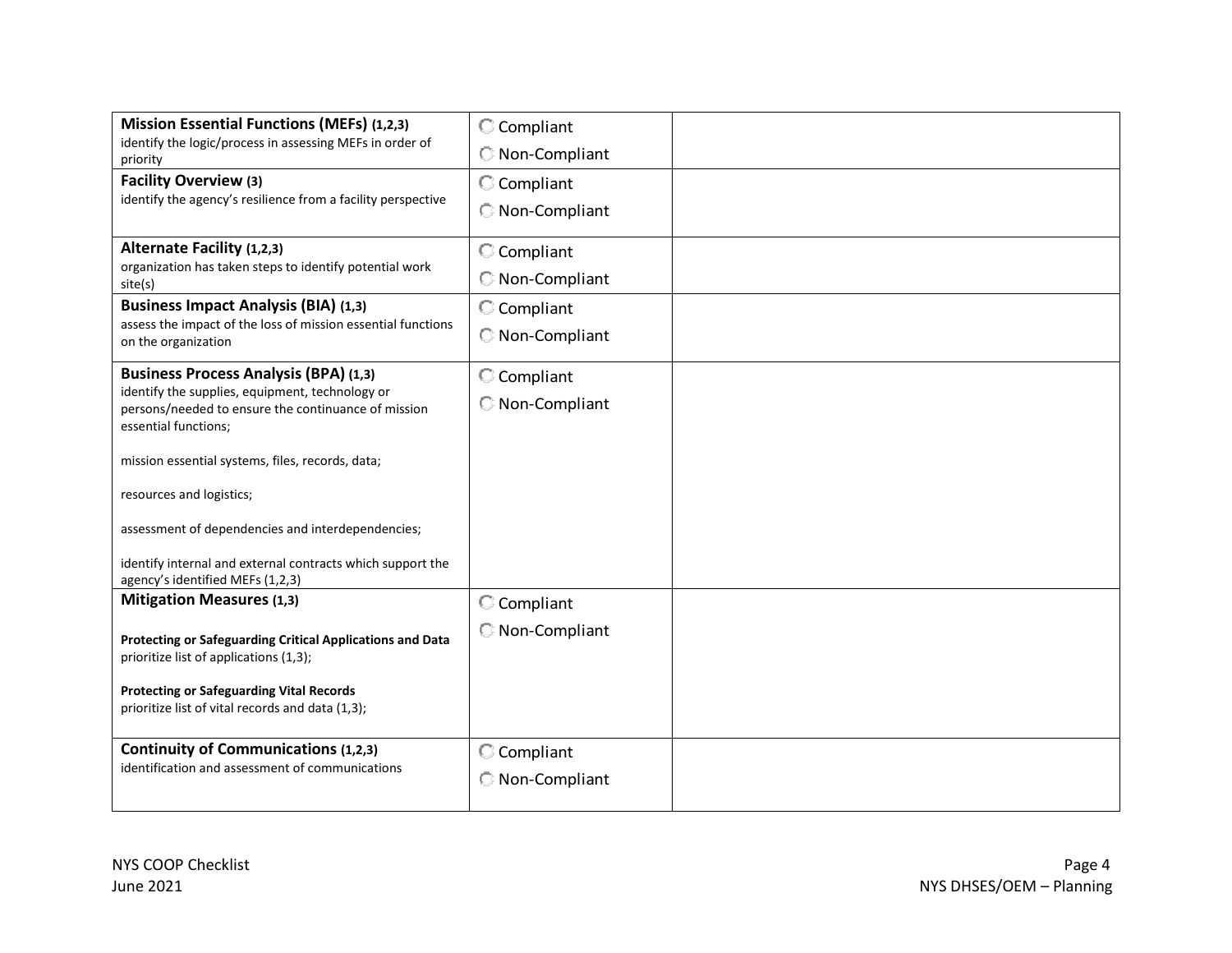| <b>Mission Essential Staff and Lines of Succession</b><br>(1,2,3)<br>identification of, roles of, and expectations of mission<br>essential staff;<br>line of succession 3 layers for each essential position<br>Devolution (2) and Delegation of Authority (2)<br>identify the basic tenets of the devolution plan; identify<br>concept of delegation of authority | C Compliant<br>C Non-Compliant<br>C Compliant<br>Non-Compliant |  |
|--------------------------------------------------------------------------------------------------------------------------------------------------------------------------------------------------------------------------------------------------------------------------------------------------------------------------------------------------------------------|----------------------------------------------------------------|--|
| <b>Occupant Emergency Plans (OEPs) (3)</b><br>document the presence and scope/application of the OEP                                                                                                                                                                                                                                                               | C Compliant<br>Non-Compliant                                   |  |
| <b>Resource Requirements and Outstanding</b><br>Logistical Support (1,2,3)<br>identify any resources that may be necessary to ensure the<br>agency can continue to operate at its continuity site                                                                                                                                                                  | C Compliant<br>Non-Compliant                                   |  |
| Tests, Training, and Exercising (1,2)<br>outline the training policy and any exercises or real-world<br>events the agency has experienced                                                                                                                                                                                                                          | C Compliant<br>Non-Compliant                                   |  |
| <b>After Action Reports (AAR) and Corrective</b><br>Action Programs (CAP) (1,2,3)<br>address the need for and use of AARs and CAPs for the<br>future development and refinement of the COOP process                                                                                                                                                                | C Compliant<br>C Non-Compliant                                 |  |
| <b>Section III: Response</b>                                                                                                                                                                                                                                                                                                                                       | C Compliant<br><b>Non-Compliant</b>                            |  |
| Alert, Notification, and Plan Activation (1,3)<br>identify the process for recognition of risk/threat,<br>notification of internal and external entities, and actions of<br>the agency to activate response organization and this COOP                                                                                                                             | C Compliant<br>C Non-Compliant                                 |  |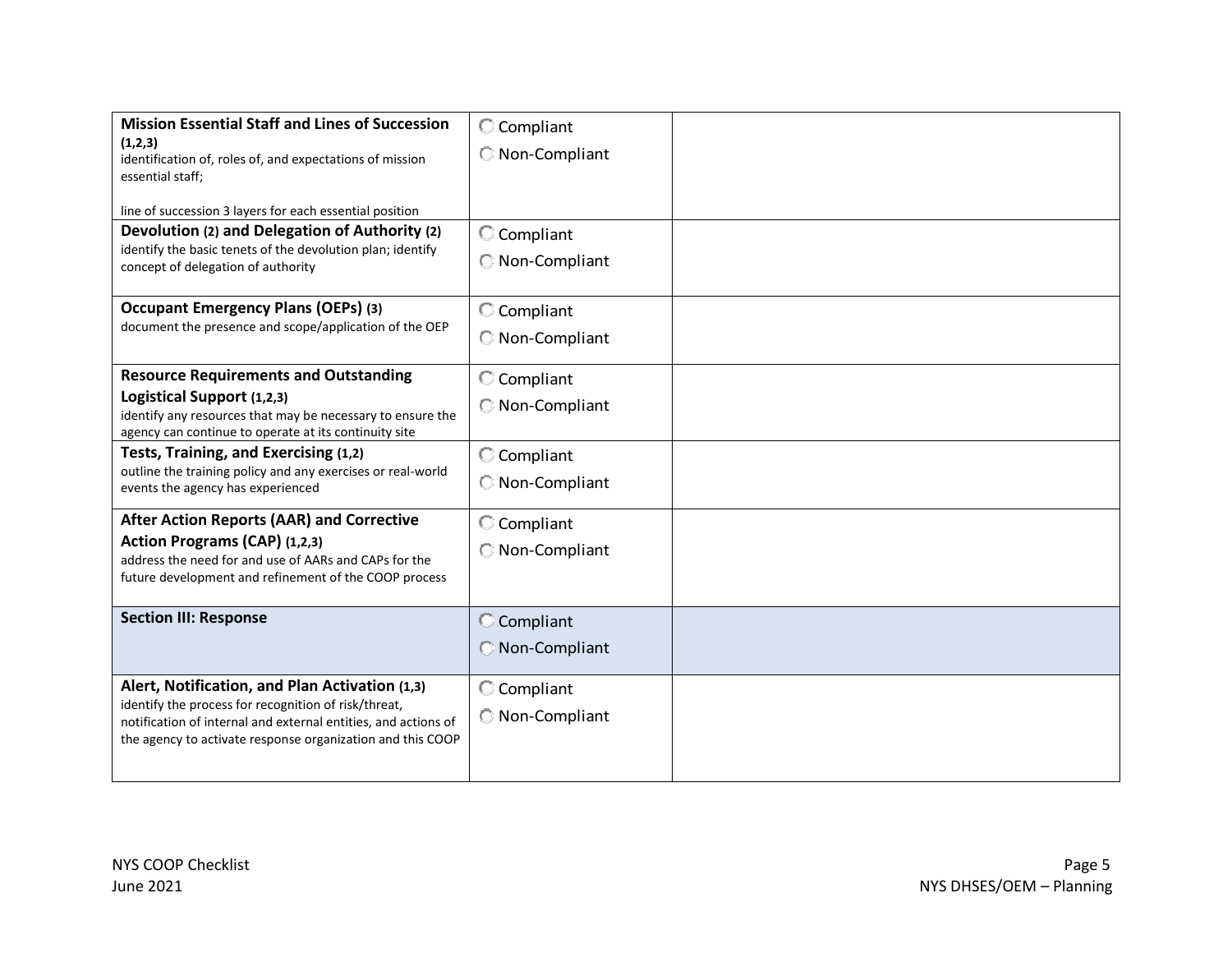| <b>Agency Emergency Response Levels (3)</b><br>use of agency response levels as warranted                                                                                                                                                                                                                     | C Compliant<br>Non-Compliant   |  |
|---------------------------------------------------------------------------------------------------------------------------------------------------------------------------------------------------------------------------------------------------------------------------------------------------------------|--------------------------------|--|
| <b>Critical Recovery Tasks (1,3)</b><br>identify the critical recovery tasks that are specific to the<br>agency in order of priority. These are quick action steps to<br>implement the COOP                                                                                                                   | C Compliant<br>C Non-Compliant |  |
| <b>Priority of Restoration of Critical Applications</b><br>and Vital Records (1)<br>should address the need to prioritize restoring data<br>systems as a response activity<br><b>Critical Applications (1)</b><br>Vital Records (1)                                                                           | C Compliant<br>Non-Compliant   |  |
| <b>Emergency Response Organization (3) and the</b><br>Role of the Crisis Management or Continuity<br>Planning Team (3)<br>address how the response will be organized; potential use<br>of the Incident Command System<br>define roles and expectations of CMT (if used) and CPT<br>during response activities | C Compliant<br>Non-Compliant   |  |
| The Role of Leadership (1,2,3)<br>identify the expected role of leadership                                                                                                                                                                                                                                    | C Compliant<br>Non-Compliant   |  |
| <b>Assignment of Responsibilities (1,2,3)</b><br>identify the responsibilities within the agency during a<br>continuity environment                                                                                                                                                                           | C Compliant<br>Non-Compliant   |  |
| Team Leaders for Alternate Relocation Site (if<br>necessary) (3)<br>Identify leaders of COOP sites if warranted                                                                                                                                                                                               | C Compliant<br>C Non-Compliant |  |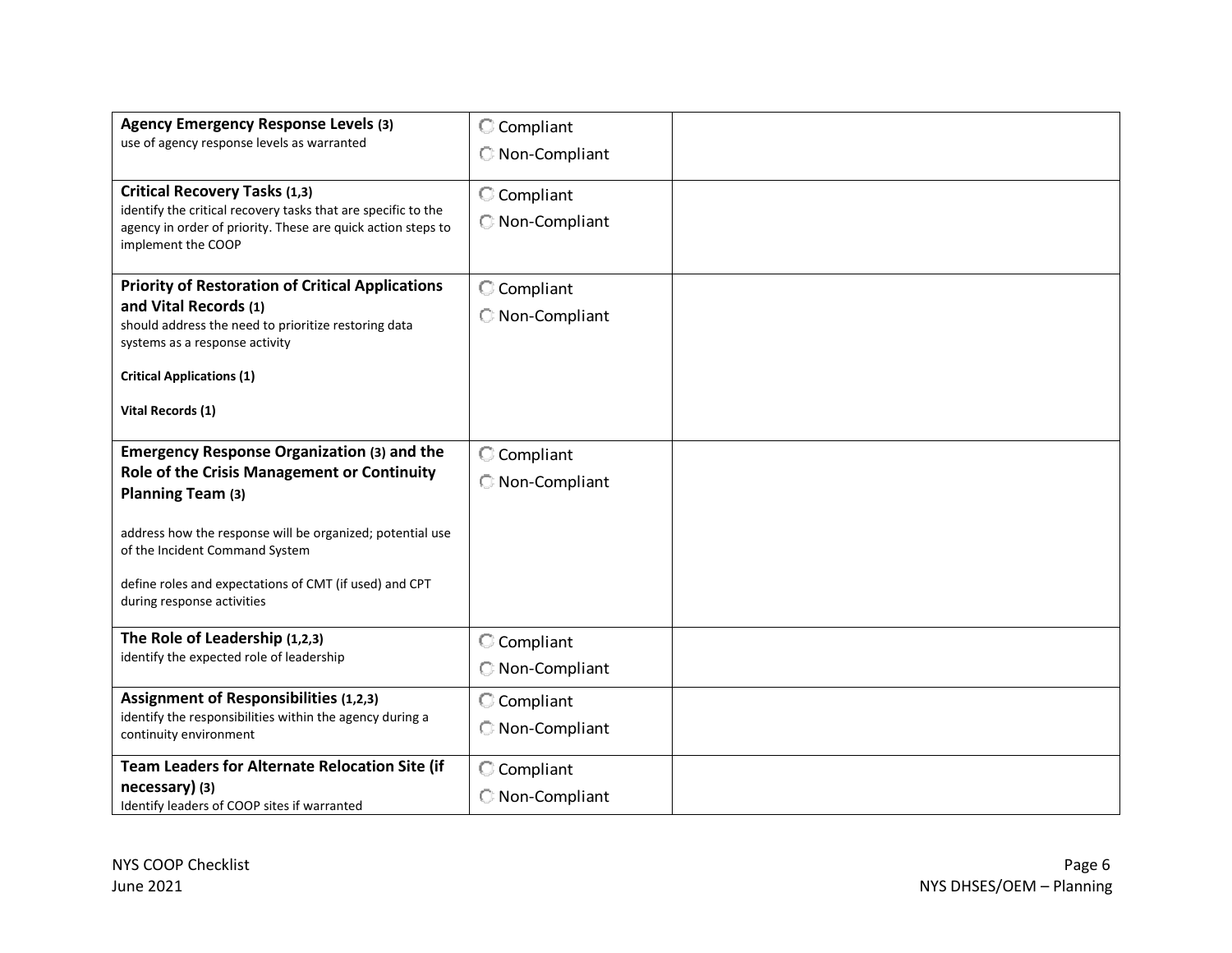| <b>Facility Relocation Handout for Alternate Work</b>                                                                                                            | C Compliant                  |  |
|------------------------------------------------------------------------------------------------------------------------------------------------------------------|------------------------------|--|
| Site $(3)$<br>provide helpful guidance to relocated employees as<br>warranted                                                                                    | C Non-Compliant              |  |
| <b>Implementing Devolution of Functions and</b>                                                                                                                  | C Compliant                  |  |
| <b>Delegation of Authority (2)</b>                                                                                                                               | Non-Compliant                |  |
| Devolution (2)<br>transition of roles and responsibilities from primary<br>location to alternate locations                                                       |                              |  |
| <b>Delegation of Authority (2)</b><br>delegation of authority including to whom, when, timeline,<br>legal authorization, notifications, reclamation of authority |                              |  |
| Personnel (Human Capital) (2,3)<br>address how the agency should manage its employees and<br>the impact on employees in a continuity environment                 | C Compliant<br>Non-Compliant |  |
| <b>Section IV: Recovery/Demobilization</b>                                                                                                                       | C Compliant<br>Non-Compliant |  |
| Recovery and Reconstitution (1,2)                                                                                                                                | C Compliant                  |  |
| identification of the elements in reconstituting the agency                                                                                                      | Non-Compliant                |  |
| <b>Agency Facility and Personnel (1,2)</b>                                                                                                                       | C Compliant                  |  |
| address how day-to-day operations will resume after the<br>termination of a continuity environment in the:<br>short-term                                         | Non-Compliant                |  |
| long-term                                                                                                                                                        |                              |  |
| <b>Documentation for Demobilization (1,2)</b>                                                                                                                    | C Compliant                  |  |
| provisions made to ensure information and materials<br>generated in the event are transferred to the primary<br>operating facility                               | Non-Compliant                |  |